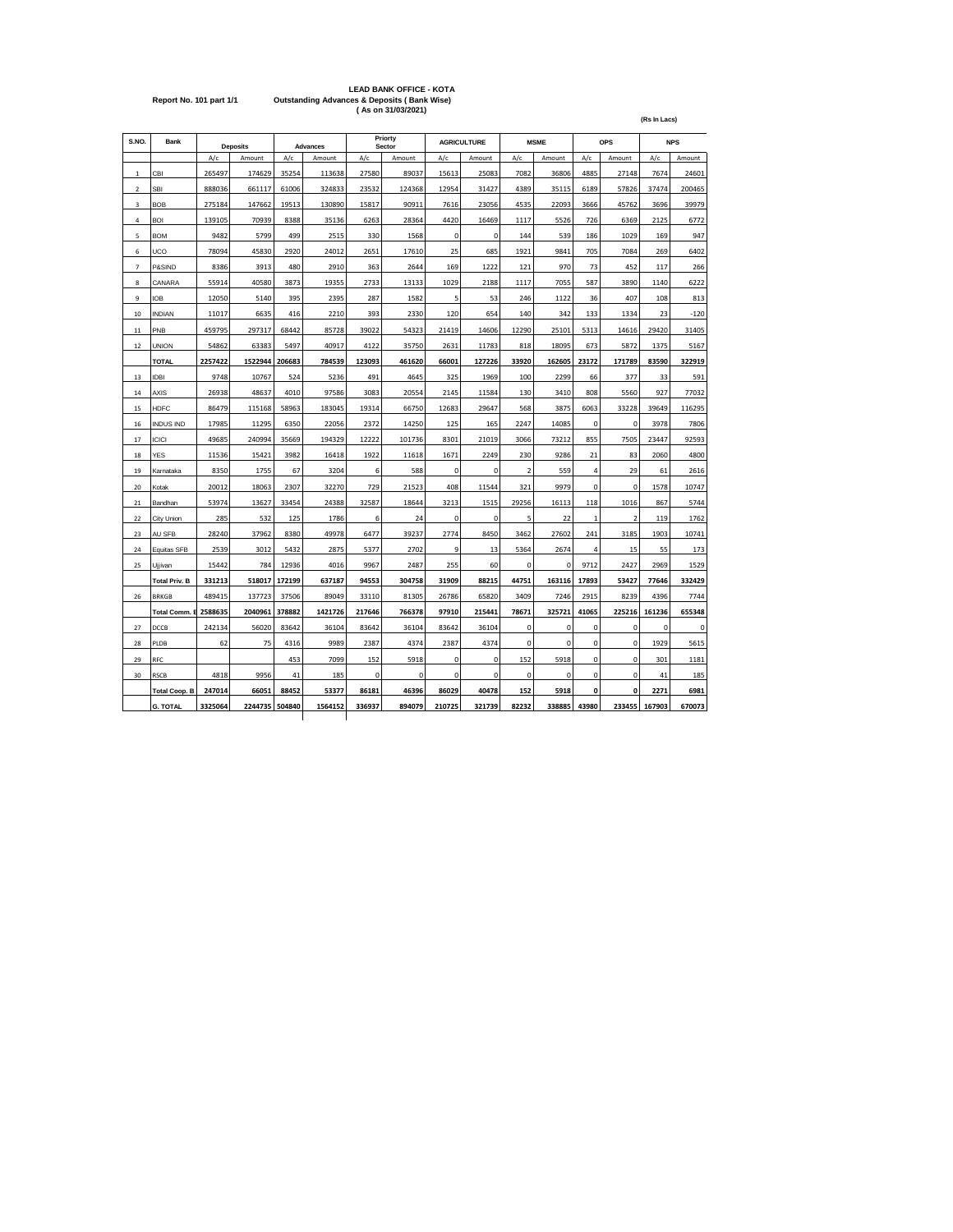|                |                       |        |                  | Agriculture |                  |              |                         |      |                    |                          |           |  |  |  |  |  |  |
|----------------|-----------------------|--------|------------------|-------------|------------------|--------------|-------------------------|------|--------------------|--------------------------|-----------|--|--|--|--|--|--|
| S.NO.          | Bank                  |        | <b>CROP LOAN</b> |             | <b>TERM LOAN</b> |              | AGRI.<br>INFRASTRUCTURE |      | AGRI.<br>ANCILLARY | <b>Total Agriculture</b> |           |  |  |  |  |  |  |
|                |                       | A/c    | Amount           | A/c         | Amount           | A/c          | Amount                  | A/c  | Amount             | A/c                      | Amount    |  |  |  |  |  |  |
| $\mathbf 1$    | CBI                   | 12654  | 17941.00         | 2910        | 6480.00          | 49           | 662                     |      |                    | 15613                    | 25083.00  |  |  |  |  |  |  |
| $\overline{2}$ | <b>SBI</b>            | 10176  | 25717.00         | 1389        | 2425.00          | 1377         | 2340                    | 12   | 945.00             | 12954                    | 31427.00  |  |  |  |  |  |  |
| 3              | <b>BOB</b>            | 4857   | 13488.00         | 2599        | 5046.00          |              |                         | 160  | 4522.00            | 7616                     | 23056.00  |  |  |  |  |  |  |
| 4              | <b>BOI</b>            | 3162   | 13379.00         | 1077        | 2088.00          |              |                         | 181  | 1002               | 4420                     | 16469.00  |  |  |  |  |  |  |
| 5              | <b>BOM</b>            |        |                  |             |                  |              |                         |      |                    | $\mathbf 0$              | 0.00      |  |  |  |  |  |  |
| 6              | UCO                   |        |                  | 25          | 685.00           |              |                         |      |                    | 25                       | 685.00    |  |  |  |  |  |  |
| $\overline{7}$ | P&SIND                | 163    | 1148.00          | 6           | 74.00            |              |                         |      |                    | 169                      | 1222.00   |  |  |  |  |  |  |
| 8              | CANARA                | 917    | 1919             | 105         | 208              | $\mathbf{1}$ | 13                      | 6    | 48                 | 1029                     | 2188.00   |  |  |  |  |  |  |
| 9              | <b>IOB</b>            |        |                  | 5           | 53.00            |              |                         |      |                    | 5                        | 53.00     |  |  |  |  |  |  |
| 10             | <b>INDIAN BANK</b>    | 120    | 654.00           |             |                  |              |                         |      |                    | 120                      | 654.00    |  |  |  |  |  |  |
| $11\,$         | PNB                   | 21364  | 11287            |             |                  | 25           | 455                     | 30   | 2864               | 21419                    | 14606.00  |  |  |  |  |  |  |
| 12             | <b>UNION</b>          | 2401   | 7631             | 215         | 3052             | 15           | 1100                    | 0    | 0                  | 2631                     | 11783.00  |  |  |  |  |  |  |
|                | <b>Total Nat.Bank</b> | 55814  | 93164            | 8331        | 20111            | 1467         | 4570                    | 389  | 9381               | 66001                    | 127226.00 |  |  |  |  |  |  |
| 13             | <b>IDBI</b>           | 325    | 1969.00          |             |                  |              |                         |      |                    | 325                      | 1969.00   |  |  |  |  |  |  |
| 14             | <b>AXIS BANK</b>      | 2145   | 11584.00         |             |                  |              |                         |      |                    | 2145                     | 11584.00  |  |  |  |  |  |  |
| 15             | <b>HDFC</b>           | 6197   | 9699.00          | 4460        | 3069.00          | 2026         | 16879                   |      |                    | 12683                    | 29647.00  |  |  |  |  |  |  |
| 16             | <b>INDUS IND</b>      |        |                  | 125         | 165.00           |              |                         |      |                    | 125                      | 165.00    |  |  |  |  |  |  |
| 17             | ICICI                 | 2565   | 9015.00          | 3489        | 7925.00          |              |                         | 2247 | 4079               | 8301                     | 21019.00  |  |  |  |  |  |  |
| 18             | YES BANK              | 156    | 332.00           | 1505        | 1020.00          |              |                         | 10   | 897.00             | 1671                     | 2249.00   |  |  |  |  |  |  |
| 19             | Karnataka Bank        |        |                  |             |                  |              |                         |      |                    | 0                        | 0.00      |  |  |  |  |  |  |
| 20             | Kotak Mahindra        | 213    | 1039.00          | 133         | 3093.00          | 4            | 97.00                   | 58   | 7315.00            | 408                      | 11544.00  |  |  |  |  |  |  |
| 21             | Bandhan Bank          | 3213   | 1515.00          |             |                  |              |                         |      |                    | 3213                     | 1515.00   |  |  |  |  |  |  |
| 22             | City Union            |        |                  |             |                  |              |                         |      |                    | 0                        | 0.00      |  |  |  |  |  |  |
| 23             | AU SFB                | 1011   | 2534.00          | 1632        | 5038.00          | 3            | 74.00                   | 128  | 804.00             | 2774                     | 8450.00   |  |  |  |  |  |  |
| 24             | Eugitas SFB           |        |                  | 9           | 13.00            |              |                         |      |                    | 9                        | 13.00     |  |  |  |  |  |  |
| 25             | Ujjivan               | 255    | 60.00            |             |                  |              |                         |      |                    | 255                      | 60.00     |  |  |  |  |  |  |
|                | <b>Total Priv. B</b>  | 16080  | 37747            | 11353       | 20323            | 2033         | 17050                   | 2443 | 13095              | 31909                    | 88215     |  |  |  |  |  |  |
| 26             | <b>BRKGB</b>          | 20264  | 53560.00         | 6336        | 11596.00         |              |                         | 186  | 664                | 26786                    | 65820.00  |  |  |  |  |  |  |
|                | <b>Total Comm. I</b>  | 71894  | 130911.00        | 19684       | 40434.00         | 3500         | 21620.00                | 2832 | 22476.00           | 97910                    | 215441.00 |  |  |  |  |  |  |
| 27             | DCCB                  | 83642  | 36104            |             |                  |              |                         |      |                    | 83642                    | 36104.00  |  |  |  |  |  |  |
| 28             | PLDB                  | 273    | 702.00           | 903         | 1628.00          | 1211         | 2044                    |      |                    | 2387                     | 4374.00   |  |  |  |  |  |  |
| 29             | RFC                   |        |                  |             |                  |              |                         |      |                    | 0                        | 0.00      |  |  |  |  |  |  |
| 30             | RSCB                  |        |                  |             |                  |              |                         |      |                    | 0                        | 0.00      |  |  |  |  |  |  |
|                | <b>Total Coop. B</b>  | 83915  | 36806            | 903         | 1628             | 1211         | 2044                    | 0    | 0                  | 86029                    | 40478     |  |  |  |  |  |  |
|                | <b>G. TOTAL</b>       | 176073 | 221277           | 26923       | 53658            | 4711         | 23664                   | 3018 | 23140              | 210725                   | 321739    |  |  |  |  |  |  |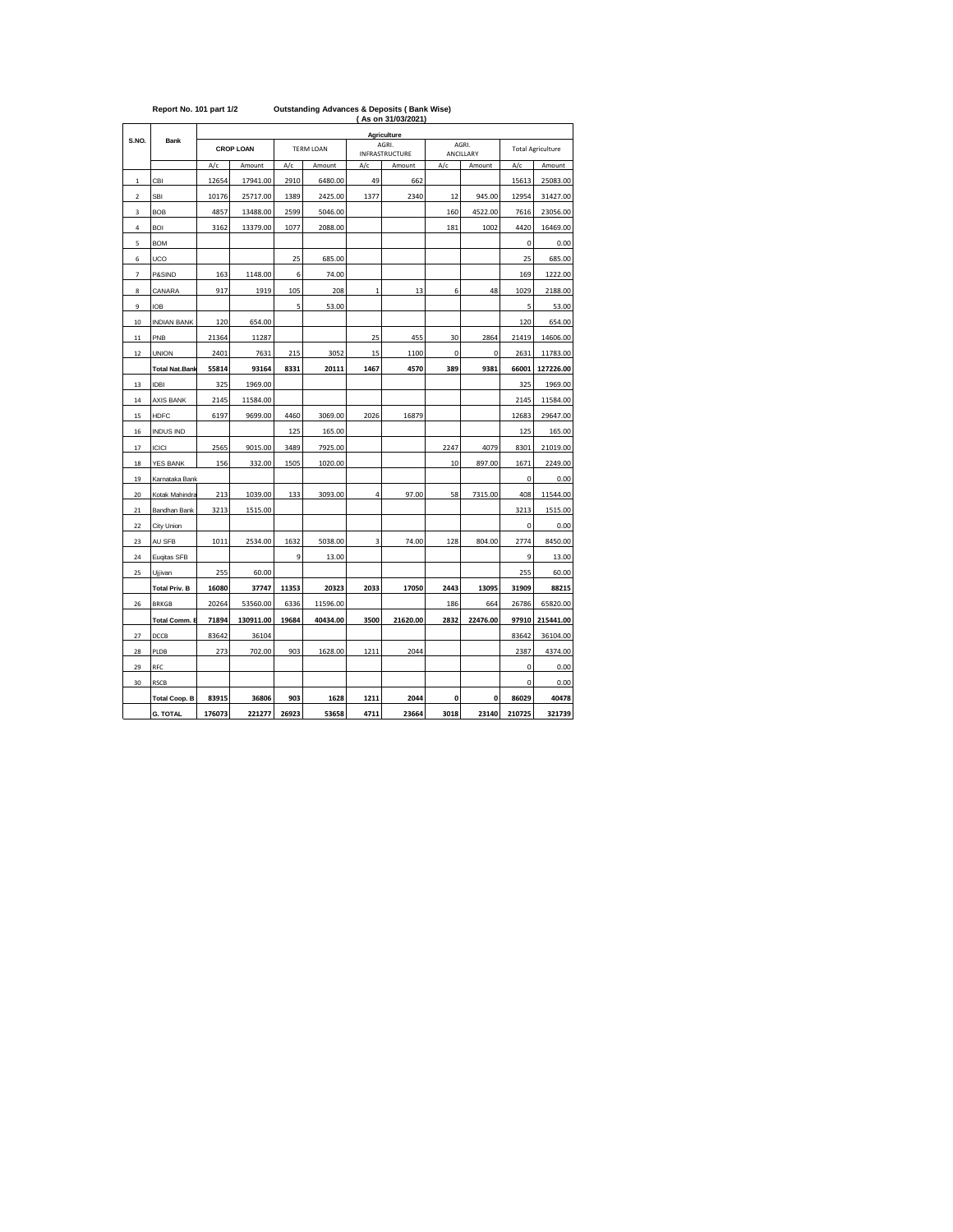| (As on 31/03/2021)<br><b>MSME</b> |                        |             |             |       |             |                         |              |             |                      |                         |          |  |  |
|-----------------------------------|------------------------|-------------|-------------|-------|-------------|-------------------------|--------------|-------------|----------------------|-------------------------|----------|--|--|
| S.NO.                             | <b>Bank</b>            |             | Micro Entp. |       | Small Entp. |                         | Medium Entp. |             | Khadi & vill. Indus. | <b>Total MSME</b>       |          |  |  |
|                                   |                        | A/c         | Amount      | A/c   | Amount      | A/c                     | Amount       | A/c         | Amount               | A/c                     | Amount   |  |  |
| $\,$ 1                            | CBI                    | 2367        | 10212.00    | 4710  | 26045.00    | 5                       | 549.00       |             |                      | 7082                    | 36806.00 |  |  |
| $\overline{\mathbf{2}}$           | <b>SBI</b>             | 4008        | 20547.00    | 374   | 13791.00    | $\overline{7}$          | 777.00       |             |                      | 4389                    | 35115.00 |  |  |
| 3                                 | <b>BOB</b>             | 4249        | 9798.00     | 285   | 11510.00    | $\mathbf{1}$            | 785.00       |             |                      | 4535                    | 22093.00 |  |  |
| 4                                 | <b>BOI</b>             | 1078        | 1310.00     | 36    | 2080.00     | $\overline{\mathbf{3}}$ | 2136.00      |             |                      | 1117                    | 5526.00  |  |  |
| 5                                 | <b>BOM</b>             | 144         | 539.00      |       |             |                         |              |             |                      | 144                     | 539.00   |  |  |
| 6                                 | UCO                    | 1921        | 9841.00     |       |             |                         |              |             |                      | 1921                    | 9841.00  |  |  |
| $\overline{\phantom{a}}$          | P&SIND                 | 117         | 750.00      | 4     | 220.00      |                         |              |             |                      | 121                     | 970.00   |  |  |
| 8                                 | CANARA                 | 946         | 4774        | 169   | 2272        | $\overline{2}$          | 9            |             |                      | 1117                    | 7055.00  |  |  |
| 9                                 | <b>IOB</b>             | 231         | 815.00      | 15    | 307.00      |                         |              |             |                      | 246                     | 1122.00  |  |  |
| 10                                | <b>INDIAN BANK</b>     | 140         | 342.00      |       |             |                         |              |             |                      | 140                     | 342.00   |  |  |
| $11\,$                            | PNB                    | 8574        | 13132       | 3679  | 11266       | 37                      | 703          |             |                      | 12290                   | 25101.00 |  |  |
| 12                                | <b>UNION</b>           | 560         | 11976       | 257   | 6110        | $\mathbf{1}$            | 9            |             |                      | 818                     | 18095.00 |  |  |
|                                   | <b>Total Nat. Bank</b> | 24335       | 84036       | 9529  | 73601       | 56                      | 4968         | 0           | 0                    | 33920                   | 162605   |  |  |
| $13\,$                            | <b>IDBI</b>            | 75          | 1809.00     | 25    | 490.00      |                         |              |             |                      | 100                     | 2299.00  |  |  |
| $14\,$                            | <b>AXIS BANK</b>       | 130         | 3410.00     |       |             |                         |              |             |                      | 130                     | 3410.00  |  |  |
| 15                                | <b>HDFC</b>            | 526         | 2434.00     | 42    | 1441.00     |                         |              |             |                      | 568                     | 3875.00  |  |  |
| 16                                | <b>INDUS IND</b>       | 1510        | 6216.00     | 737   | 7869.00     |                         |              |             |                      | 2247                    | 14085.00 |  |  |
| 17                                | <b>ICICI</b>           | 2069        | 34680.00    | 879   | 34425.00    | 118                     | 4107.00      |             |                      | 3066                    | 73212.00 |  |  |
| 18                                | Yes Bank               | 144         | 5247.00     | 63    | 2502.00     | 23                      | 1537.00      |             |                      | 230                     | 9286.00  |  |  |
| 19                                | Karnataka Bank         |             |             |       |             | $\overline{\mathbf{2}}$ | 559.00       |             |                      | $\overline{\mathbf{2}}$ | 559.00   |  |  |
| 20                                | Kotak Mahindra         | 194         | 2924.00     | 122   | 6765.00     | 5                       | 290.00       |             |                      | 321                     | 9979.00  |  |  |
| 21                                | Bandhan Bank           | 29256       | 16113.00    |       |             |                         |              |             |                      | 29256                   | 16113.00 |  |  |
| 22                                | City Union             | $\mathbf 1$ | 2.00        | 4     | 20.00       |                         |              |             |                      | 5                       | 22.00    |  |  |
| 23                                | AU SFB                 | 3002        | 19376.00    | 454   | 6106.00     | 6                       | 2120.00      |             |                      | 3462                    | 27602.00 |  |  |
| 24                                | Equitas SFB            | 5197        | 1431.00     | 167   | 1243.00     |                         |              |             |                      | 5364                    | 2674.00  |  |  |
| 25                                | Ujjivan                | 2182        | 751.00      |       |             |                         |              |             |                      |                         |          |  |  |
|                                   | <b>Total Priv.B</b>    | 44286       | 94393       | 2493  | 60861       | 154                     | 8613         | 0           | 0                    | 44751                   | 163116   |  |  |
| 26                                | <b>BRKGB</b>           | 3409        | 7246.00     |       |             |                         |              |             |                      | 3409                    | 7246.00  |  |  |
|                                   | <b>Total Comm. E</b>   | 68621       | 178429      | 12022 | 134462      | 210                     | 13581        | $\mathbf 0$ | 0                    | 78671                   | 325721   |  |  |
| 27                                | DCCB                   |             |             |       |             |                         |              |             |                      | 0                       | 0.00     |  |  |
| 28                                | PLDB                   |             |             |       |             |                         |              |             |                      | 0                       | 0.00     |  |  |
| 29                                | RFC                    | 113         | 2710.00     | 34    | 1626.00     | 5                       | 1582.00      |             |                      | 152                     | 5918.00  |  |  |
| 30                                | <b>RSCB</b>            |             |             |       |             |                         |              |             |                      | 0                       | 0.00     |  |  |
|                                   | <b>Total Coop.Ba</b>   | 113         | 2710        | 34    | 1626        | 5                       | 1582         | 0           | 0                    | 152                     | 5918     |  |  |
|                                   | <b>G. TOTAL</b>        | 72143       | 188385      | 12056 | 136088      | 215                     | 15163        | 0           | 0                    | 82232                   | 338885   |  |  |

## **Report No. 101 part 1/3 Outstanding Advances & Deposits ( Bank Wise)**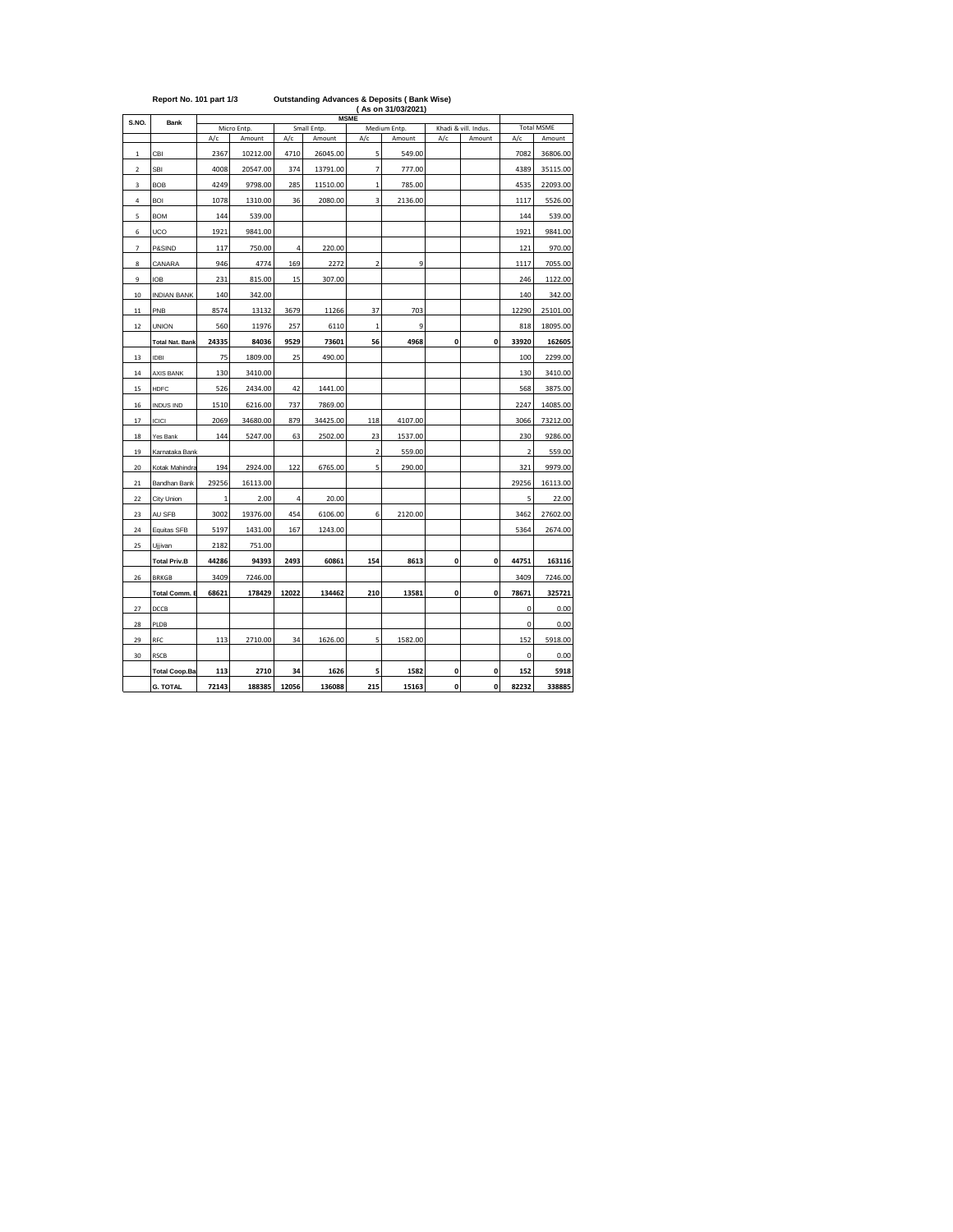|                         |                        | <b>Other Priorty Sector</b> |           |              |              |                         |            |     |                      |     |                  |              |                    |                |                  |
|-------------------------|------------------------|-----------------------------|-----------|--------------|--------------|-------------------------|------------|-----|----------------------|-----|------------------|--------------|--------------------|----------------|------------------|
| S.NO.                   | BANK                   |                             | Edu. Loan |              | Housing Loan |                         | Other Loan |     | <b>Export Credit</b> |     | Reneawble Energy |              | Social Infras.     |                | <b>Total OPS</b> |
|                         |                        | A/c                         | Amount    | A/c          | Amount       | A/c                     | Amount     | A/c | Amount               | A/c | Amount           | A/c          | Amount             | A/c            | Amount           |
| $\mathbf 1$             | CBI                    | 715                         | 1450.00   | 2712         | 12546.00     | 1458                    | 13152.00   |     |                      |     |                  |              |                    | 4885           | 27148            |
| $\overline{\mathbf{2}}$ | <b>SBI</b>             | 881                         | 3551.00   | 5308         | 54275.00     |                         |            |     |                      |     |                  |              |                    | 6189           | 57826            |
| 3                       | <b>BOB</b>             | 180                         | 469.00    | 2489         | 41395.00     | 997                     | 3898.00    |     |                      |     |                  |              |                    | 3666           | 45762            |
| 4                       | <b>BOI</b>             | 92                          | 294.00    | 565          | 5856.00      | 69                      | 219.00     |     |                      |     |                  |              |                    | 726            | 6369             |
| 5                       | <b>BOM</b>             | 21                          | 66.00     | 79           | 691.00       | 86                      | 272.00     |     |                      |     |                  |              |                    | 186            | 1029             |
| 6                       | UCO                    | 82                          | 260.00    | 623          | 6824.00      |                         |            |     |                      |     |                  |              |                    | 705            | 7084             |
| $\overline{7}$          | P&SIND                 | 6                           | 4.00      | 67           | 448.00       |                         |            |     |                      |     |                  |              |                    | 73             | 452              |
| 8                       | CANARA                 | 78                          | 402       | 503          | 3453         | 6                       | 35         |     |                      |     |                  |              |                    | 587            | 3890             |
| 9                       | <b>IOB</b>             | 8                           | 22.00     | 28           | 385.00       |                         |            |     |                      |     |                  |              |                    | 36             | 407              |
| 10                      | <b>INDIAN BANK</b>     | 20                          | 127.00    | 84           | 1044.00      | 29                      | 163.00     |     |                      |     |                  |              |                    | 133            | 1334             |
| 11                      | PNB                    | 427                         | 1575      | 4697         | 12990        | 189                     | 51         |     |                      |     |                  |              |                    | 5313           | 14616            |
| 12                      | <b>UNION</b>           | $\overline{7}$              | 548       | 466          | 4255         | 200                     | 1069       |     |                      |     |                  |              |                    | 673            | 5872             |
|                         | <b>Total Nat. Bank</b> | 2517                        | 8768      | 17621        | 144162       | 3034                    | 18859      | 0   | $\pmb{0}$            | 0   | 0                | 0            | 0                  | 23172          | 171789           |
| 13                      | <b>IDBI</b>            | 26                          | 67.00     | 40           | 310.00       |                         |            |     |                      |     |                  |              |                    | 66             | 377              |
| 14                      | <b>AXIS BANK</b>       | 53                          | 357.00    | 735          | 5195.00      | 20                      | 8.00       |     |                      |     |                  |              |                    | 808            | 5560             |
| 15                      | <b>HDFC</b>            |                             |           | 1628         | 11798.00     | 4435                    | 21430.00   |     |                      |     |                  |              |                    | 6063           | 33228            |
| 16                      | INDUS IND              |                             |           |              |              |                         |            |     |                      |     |                  |              |                    | 0              | 0                |
| 17                      | ICICI                  | 12                          | 36.00     | 777          | 7461.00      | 66                      | 8.00       |     |                      |     |                  |              |                    | 855            | 7505             |
| 18                      | Yes Bank               |                             |           | 19           | 81.00        | $\overline{\mathbf{c}}$ | 2.00       |     |                      |     |                  |              |                    | 21             | 83               |
| 19                      | Karnataka Bani         | $\overline{4}$              | 29.00     |              |              |                         |            |     |                      |     |                  |              |                    | $\overline{4}$ | 29               |
| 20                      | Kotak Mahindra         |                             |           |              |              |                         |            |     |                      |     |                  |              |                    | $\mathbf 0$    | 0                |
| 21                      | Bandhan Bank           |                             |           | 118          | 1016.00      |                         |            |     |                      |     |                  |              |                    | 118            | 1016             |
| 22                      | City Union             |                             |           | $\mathbf{1}$ | 2.00         |                         |            |     |                      |     |                  |              |                    | $\mathbf{1}$   | $\overline{2}$   |
| 23                      | AU SFB                 |                             |           | 241          | 3185.00      |                         |            |     |                      |     |                  |              |                    | 241            | 3185             |
| 24                      | Euqitas SFB            |                             |           | 4            | 15.00        |                         |            |     |                      |     |                  |              |                    | $\overline{a}$ | 15               |
| 25                      | Ujjivan                |                             |           | 821          | 478.00       | 8891                    | 1949.00    |     |                      |     |                  |              |                    | 9712           | 2427             |
|                         | <b>Total Priv.B</b>    | 95                          | 489       | 4384         | 29541        | 13414                   | 23397      | 0   | 0                    | 0   | 0                | 0            | 0                  | 17893          | 53427            |
| 26                      | <b>BRKGB</b>           | 45                          | 207.00    | 410          | 5590.00      | 2460                    | 2442.00    |     |                      |     |                  |              |                    | 2915           | 8239             |
|                         | <b>Total Comm. I</b>   | 2612                        | 9257      | 22005        | 173703       | 16448                   | 42256      | 0   | 0                    | 0   | 0                | $\mathbf{0}$ | $\mathbf{0}$       | 41065          | 225216           |
| 27                      | DCCB                   |                             |           |              |              |                         |            |     |                      |     |                  |              |                    | 0              | 0                |
| 28                      | PLDB                   |                             |           |              |              |                         |            |     |                      |     |                  |              |                    | 0              | 0                |
| 29                      | RFC                    |                             |           |              |              |                         |            |     |                      |     |                  |              |                    | 0              | 0                |
| 30                      | <b>RSCB</b>            |                             |           |              |              |                         |            |     |                      |     |                  |              |                    | 0              | 0                |
|                         | <b>Total Coop.Ba</b>   | 0                           | 0         | 0            | 0            | 0                       | 0          | 0   | 0                    | 0   | 0                | 0            | 0                  | 0              | 0                |
|                         | <b>G. TOTAL</b>        | 2657                        | 9464      | 22415        | 179293       | 18908                   | 44698      | 0   | 0                    | 0   | 0                | $\pmb{0}$    | $\pmb{\mathsf{o}}$ | 43980          | 233455           |

**Report No. 101 part 1/4 Outstanding Advances & Deposits ( Bank Wise) ( As on 31/03/2021)**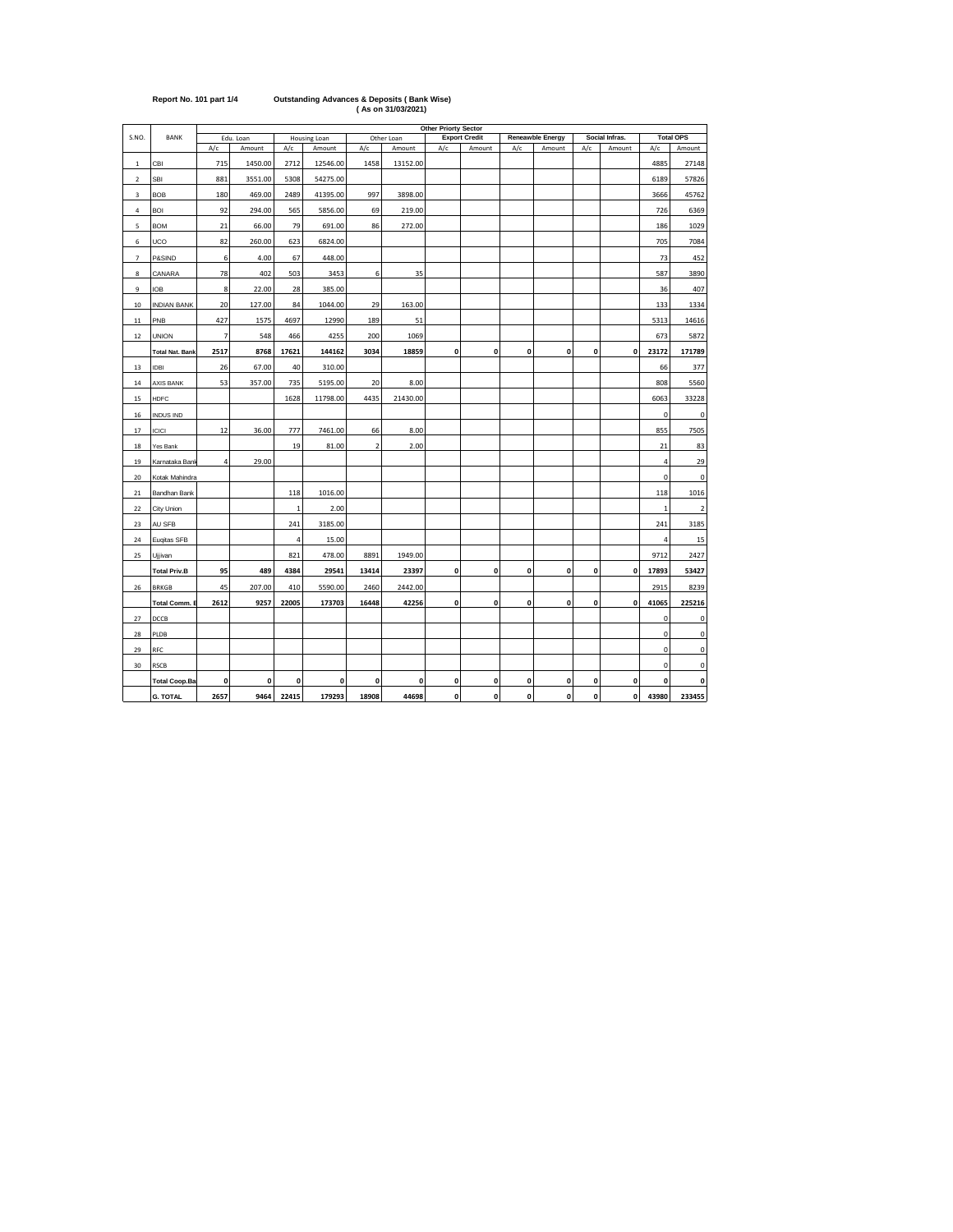|                         |                        |        |                       |       |             |                         | (ASO 1103/2021)<br>(Rs in lacs) |                |              |              |              |  |
|-------------------------|------------------------|--------|-----------------------|-------|-------------|-------------------------|---------------------------------|----------------|--------------|--------------|--------------|--|
| S.NO.                   | <b>Bank</b>            |        | <b>Weakar Section</b> |       | <b>SCST</b> |                         | <b>MINORITY</b>                 |                | <b>WOMEN</b> | PMEGP        |              |  |
|                         |                        | A/c    | Amount                | A/c   | Amount      | A/c                     | Amount                          | A/c            | Amount       | A/c          | Amount       |  |
| 1                       | CBI                    | 8415   | 17654.00              | 1160  | 1758.00     | 1424                    | 16545.00                        | 6548           | 17469.00     |              |              |  |
| $\overline{\mathbf{2}}$ | SBI                    | 13758  | 46125.00              | 21354 | 28947.00    | 19358                   | 62958.00                        | 9546           | 17265.00     |              |              |  |
| 3                       | <b>BOB</b>             | 6387   | 264085.00             | 2054  | 5394.00     | 390                     | 14385.00                        | 2265           | 9375.00      |              |              |  |
| 4                       | <b>BOI</b>             | 1015   | 2845.00               | 854   | 2654.00     | 485                     | 1349.00                         | 548            | 1910.00      |              |              |  |
| 5                       | <b>BOM</b>             | 90     | 296.00                | 30    | 105.00      | 40                      | 145.00                          | 35             | 150.00       |              |              |  |
| 6                       | UCO                    | 465    | 1154.00               | 185   | 254.00      | 630                     | 1452.00                         | 290            | 875.00       |              |              |  |
| 7                       | P&SIND                 | 175    | 210.00                | 85    | 125.00      | 85                      | 175.00                          | 171            | 796.00       |              |              |  |
| 8                       | CANARA                 | 657    | 2054                  | 170   | 485         | 165                     | 810                             | 110            | 250          |              |              |  |
| 9                       | IOB                    | 55     | 105.00                | 30    | 45.00       | 75                      | 215.00                          | 75             | 275.00       |              |              |  |
| 10                      | <b>INDIAN BANK</b>     | 43     | 23.00                 | 15    | 45.00       | 12                      | 84.00                           | 57             | 158.00       |              |              |  |
| 11                      | PNB                    | 5154   | 10214                 | 495   | 1875        | 751                     | 4761                            | 2513           | 9947         |              |              |  |
| 12                      | UNION                  | 1975   | 4658                  | 995   | 2415        | 385                     | 4615                            | 525            | 1954         |              |              |  |
|                         | <b>Total Nat. Bank</b> | 38189  | 349423                | 27427 | 44102       | 23800                   | 107494                          | 22683          | 60424        |              |              |  |
| 13                      | <b>IDBI</b>            | 230    | 1324.00               | 310   | 385.00      | 60                      | 484.00                          | 84             | 490.00       |              |              |  |
| 14                      | <b>AXIS BANK</b>       | 4658   | 6678.00               | 1597  | 4598.00     | 430                     | 1385.00                         | 558            | 1667.00      |              |              |  |
| 15                      | <b>HDFC</b>            | 1669   | 3739.00               | 441   | 2141.00     | 729                     | 1100.00                         | 9583           | 5669.00      |              |              |  |
| 16                      | INDUS IND              | 4231   | 9045.00               | 1267  | 2764.00     | 714                     | 2036.00                         | 459            | 1451.00      |              |              |  |
| 17                      | <b>ICICI</b>           | 7399   | 20236.00              | 1847  | 3748.00     | 1797                    | 13865.00                        | 7126           | 78123.00     |              |              |  |
| 18                      | Yes Bank               | 917    | 1245.00               | 27    | 103.00      | 37                      | 742.00                          | 752            | 168.00       |              |              |  |
| 19                      | Karnataka Bank         |        |                       |       |             |                         |                                 |                |              |              |              |  |
| 20                      | Kotak Mahindra         | 754    | 5314.00               | 165   | 4974.00     | 75                      | 3895.00                         | 65             | 215.00       |              |              |  |
| 21                      | Bandhan Bank           |        |                       |       |             | 25229                   | 6558.00                         | 25617          | 6905.00      |              |              |  |
| 22                      | City Union             |        |                       |       |             |                         |                                 |                |              |              |              |  |
| 23                      | AU SFB                 | 1354   | 3977.00               | 514   | 1425.00     | 1068                    | 5464.00                         | 339            | 1278.00      |              |              |  |
| 24                      | Equitas SFB            | 5015   | 787.00                | 717   | 78.00       | 2008                    | 356.00                          | 5015           | 787.00       |              |              |  |
| 25                      | Ujjivan                | 11837  | 2843.00               | 2861  | 833.00      | 1699                    | 452.00                          | 12695          | 3219.00      |              |              |  |
|                         | <b>Total Priv. B</b>   | 38064  | 55188                 | 9746  | 21049       | 33846                   | 36337                           | 62293          | 99972        | $\mathbf{0}$ | 0            |  |
| 26                      | <b>BRKGB</b>           | 24269  | 21546.00              | 4654  | 5178.00     | 1711                    | 5514.00                         | 3514           | 6013.00      |              |              |  |
|                         | <b>Total Comm. E</b>   | 76253  | 404611.00             | 37173 | 65151       | 57646                   | 143831.00                       | 84976          | 160396       | 0            | 0            |  |
| 27                      | DCCB                   | 63456  | 21597.00              | 47184 | 20258.00    | 7254                    | 9465.00                         | 2745           | 8265.00      | 0            | 0.00         |  |
| 28                      | PLDB                   | 842    | 1304.00               | 1489  | 788.00      | 86                      | 53.00                           | 150            | 197.00       |              |              |  |
| 29                      | R F C                  |        |                       |       |             | $\overline{\mathbf{2}}$ | 114.00                          | $\overline{a}$ | 190.00       |              |              |  |
| 30                      | RSCB                   |        |                       |       |             |                         |                                 |                |              |              |              |  |
|                         | <b>Total Coop. Ba</b>  | 64298  | 22901                 | 48673 | 21046       | 7342                    | 9632                            | 2897           | 8652         | 0            | 0            |  |
|                         | <b>G. TOTAL</b>        | 164820 | 449058                | 90500 | 91375       | 66699                   | 158977                          | 91387          | 175061       | $\mathbf{0}$ | $\mathbf{0}$ |  |

## **Report No. 101 part 1/6 Outstanding Advances & Deposits ( Bank Wise) ( As on 31/03/2021)**